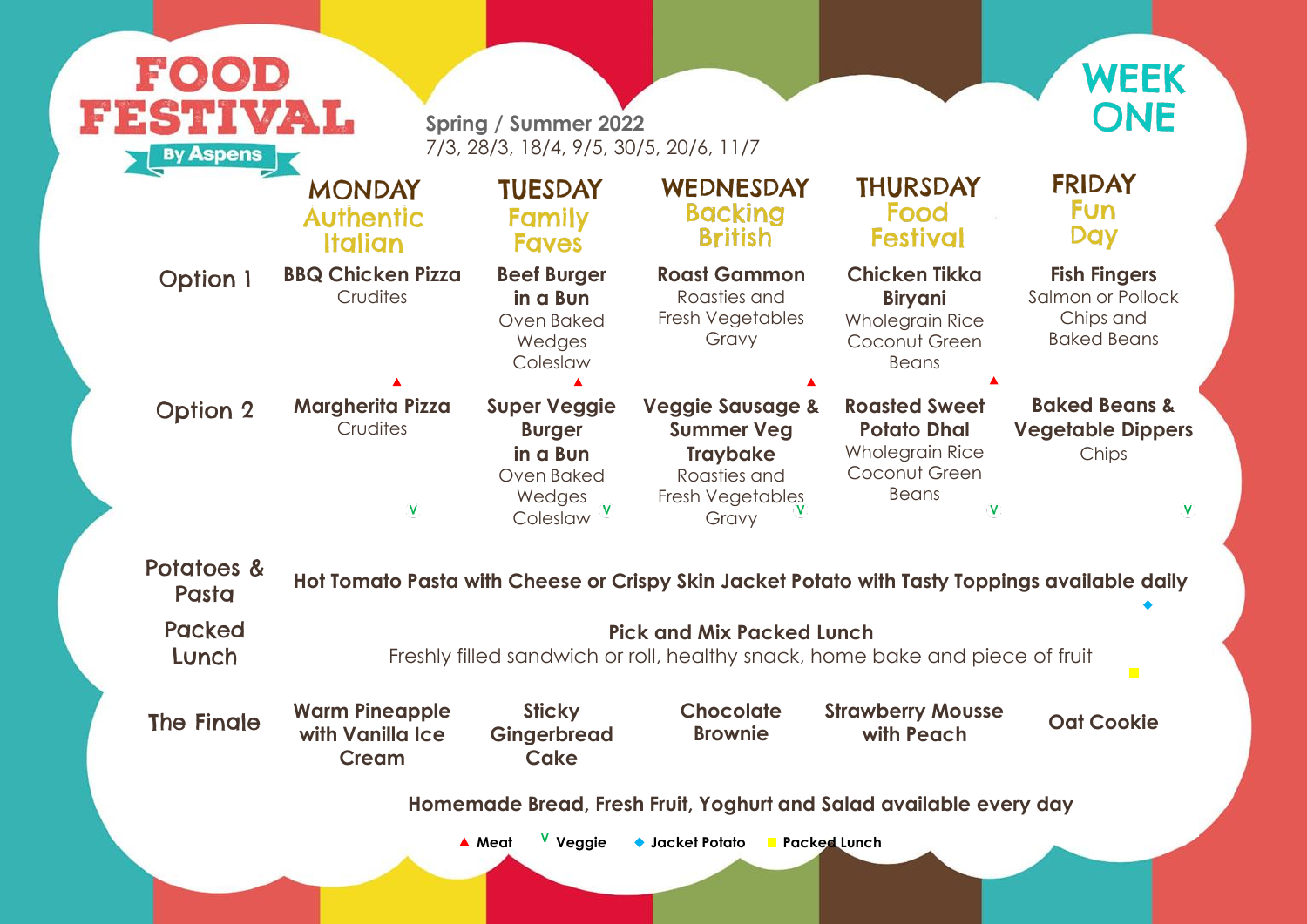#### **Baked Breaded Fish** Chips and Mushy Peas

| FESTIVAL<br><b>By Aspens</b> |                                                                                                                     | <b>Spring / Summer 2022</b><br>21/2, 14/3, 4/4, 25/4, 16/5, 6/6, 27/6, 18/7                   |                                                                                                      |                                                                                     | WEEK<br><b>TWO</b>                                                                                           |  |
|------------------------------|---------------------------------------------------------------------------------------------------------------------|-----------------------------------------------------------------------------------------------|------------------------------------------------------------------------------------------------------|-------------------------------------------------------------------------------------|--------------------------------------------------------------------------------------------------------------|--|
|                              | <b>MONDAY</b><br><b>Authentic</b><br>Italian                                                                        | <b>TUESDAY</b><br><b>Family</b><br><b>Faves</b>                                               | WEDNESDAY<br><b>Backing</b><br><b>British</b>                                                        | <b>THURSDAY</b><br>Food<br><b>Festival</b>                                          | <b>FRIDAY</b><br><b>Fun</b><br><b>Day</b>                                                                    |  |
| <b>Option 1</b>              | <b>Creamy Chicken</b><br><b>Pasta Bake</b><br><b>Whole Grain Penne</b><br><b>Garlic Slice</b><br><b>Green Salad</b> | <b>BBQ Pulled Pork &amp;</b><br>Mash<br>Carrots                                               | <b>Roast Chicken &amp;</b><br>Stuffing<br>Roasties and<br>Fresh Vegetables<br>Gravy                  | <b>Beef Lasagne</b><br>Potato Wedges<br><b>Rainbow Slaw</b>                         | <b>Baked Breaded</b><br><b>Fish</b><br>Chips and<br><b>Mushy Peas</b>                                        |  |
|                              |                                                                                                                     |                                                                                               |                                                                                                      |                                                                                     |                                                                                                              |  |
| <b>Option 2</b>              | <b>Veggie Bolognese</b><br><b>Whole Grain Penne</b><br><b>Garlic Slice</b><br><b>Green Salad</b><br>$\mathbf v$     | <b>Baked Bean &amp;</b><br><b>Veggie Sausage</b><br><b>Cowboy Pie</b><br>Carrots              | <b>Cheese &amp; Spring</b><br><b>Onion Pastry Slice</b><br>Roasties and<br>Fresh Vegetables<br>Gravy | <b>Veggie Nachos &amp;</b><br><b>Cheese</b><br>Potato Wedges<br><b>Rainbow Slaw</b> | <b>Carrot &amp; Potato</b><br><b>Cakes Homemade</b><br><b>Tomato sauce</b><br>Chips and<br><b>Mushy Peas</b> |  |
| Potatoes &<br>Pasta          |                                                                                                                     | Hot Tomato Pasta with Cheese or Crispy Skin Jacket Potato with Tasty Toppings available daily |                                                                                                      |                                                                                     |                                                                                                              |  |
| <b>Packed</b><br>Lunch       | <b>Pick and Mix Packed Lunch</b><br>Freshly filled sandwich or roll, healthy snack, home bake and piece of fruit    |                                                                                               |                                                                                                      |                                                                                     |                                                                                                              |  |
| <b>The Finale</b>            | <b>Slice &amp; Custard</b>                                                                                          | <b>Peach Puff Pastry Rice Krispie Cakes</b>                                                   | <b>Chocolate &amp;</b><br><b>Marshmallow</b><br>Cake                                                 | <b>Apple Pie &amp;</b><br><b>Custard</b>                                            | $\mathcal{L}^{\mathcal{L}}$<br><b>Fruity Flapjack</b>                                                        |  |
|                              |                                                                                                                     | Homemade Bread, Fresh Fruit, Yoghurt and Salad available every day                            |                                                                                                      |                                                                                     |                                                                                                              |  |



## **FRIDAY Fun Day**